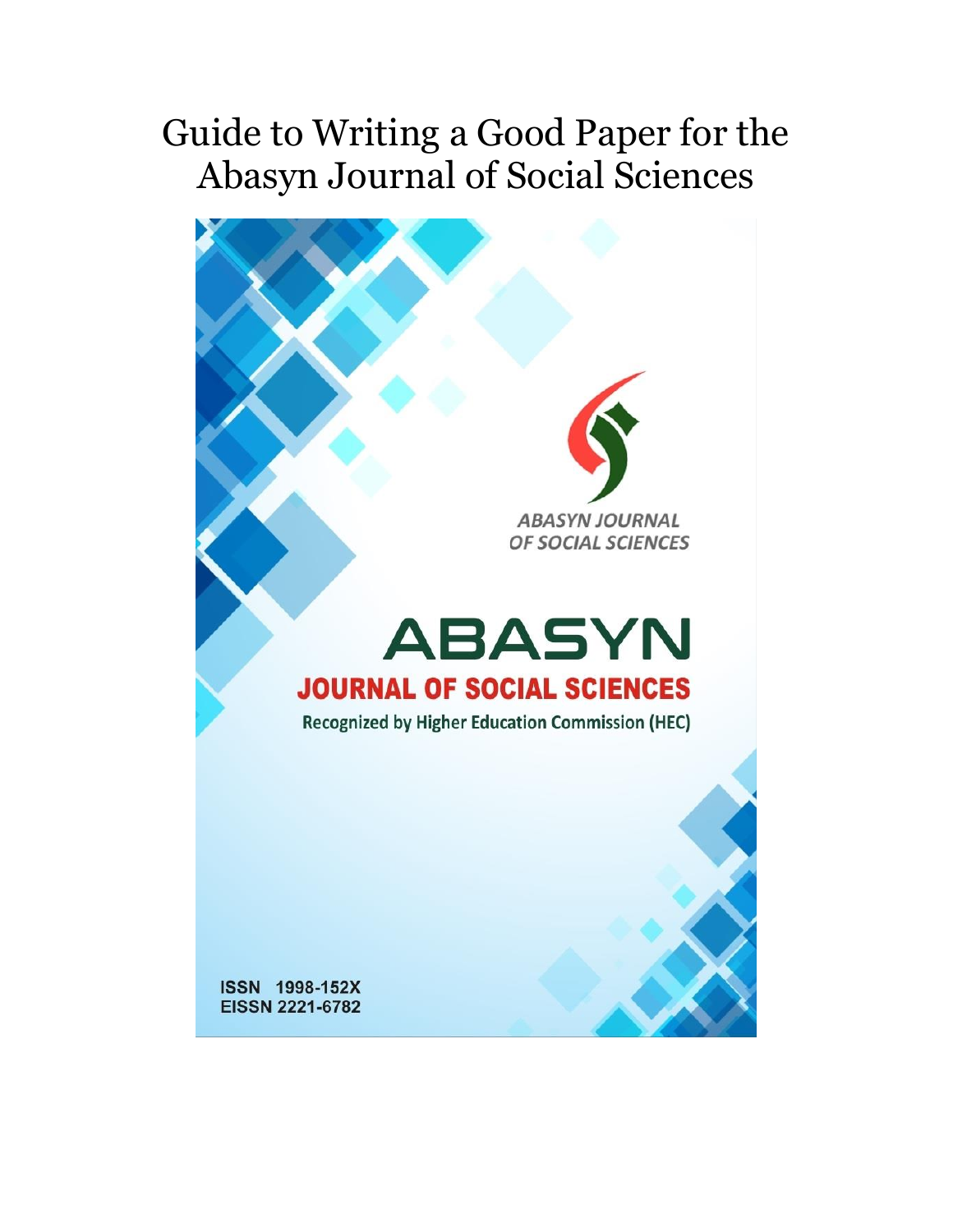Abayn Journal of Social Sciences is a biannual publication of Abasyn University. The journal is a dedicated publication for scholarly work in the field of business and management, and covers areas of marketing, human resource management, finance, entrepreneurship, business ethics, administration, corporate governance, organizational behavior and IT in business

This guide proposes a model for writing a good paper and gives some advice on writing style. It should be used in conjunction with the separate AJSS "Guide for authors" (Provided at the end of this guide) which describes the format and structure requirements for submitting a paper to the journal.

A good paper in the AJSS contributes significantly to knowledge and theory by providing insights into the field of business and management that will be useful to scholars, researchers, and practitioners. The paper can be qualitative or quantitative in nature but must always be supported by sound theoretical knowledge. Following are detailed guidelines for each section of the research paper. A scholar must take into consideration these guidelines before submission.

### **1. How to write an introduction**

- I. Value of your topic in general
- II. Value of your topic in your field/Area, why is there a need to study the concept?
- **III. Existing research on your variables and why they should be further studied**
- **IV. Limitations/Gaps/Future Research directions on your topic based on previous studies on the variables, MUST be LATEST past 1 year**
- **V. How would your research fill the gaps?**
- **VI. Contribution of your study to the body of knowledge/Theory**
- VII. Proposed structure of your paper

## **Points in Bold (III-VI are extremely important)**

## **2. Literature Review**

## *Independent/Individual Discussion on Variables*

- I. The concept of the variable (Definitions Preferably in chronological order)
- II. Is there any conceptualization of the variable in the area of your study (for Instance Higher Education)
- III. How the definitions evolved, changed over time
- IV. What are the key facets/traits/characteristics that emerge from the definitions
- V. What do these definitions agree on?
- VI. What does the variable do for the organizations How it facilitates their working (Discuss in general and also in particular to your industry scope)
- VII. Why studying the concept is important in your field of study? Discuss the general consequences (If it's a predictor variable) – If it is a criterion, why studying the antecedents is important in your field of study.
- VIII. Status of literature on the variable in the field of study (Is it limited. What are its limitations?)
	- IX. How, will assessment of the variable help in field of study?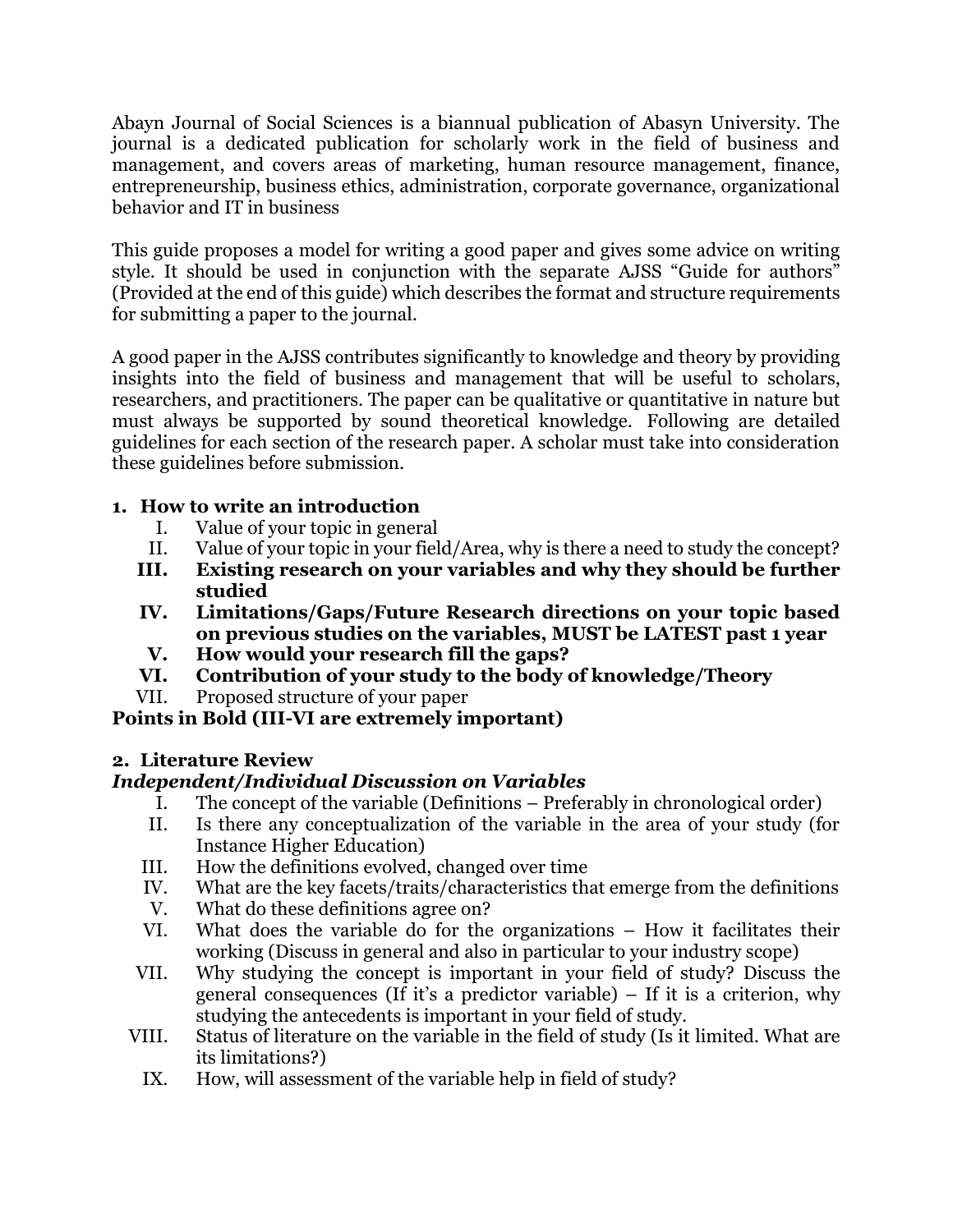- X. What are common measurements of the variable, what are the common dimensions, which one are you using?
- XI. What conceptualization/operational definition are you using in your study? Does conceptualization reflects in instrument/measurement. Why use a particular conceptualization, is it very close to your area of study?
- XII. How can the variable/concept be established in the organization?
- XIII. Your literature should not look like annotated bibliography, but rather a story where ideas/concepts are linked
- XIV. Try using latest references wherever possible in particular when highlighting the importance of the concept/its value/its benefits

## *3. How to write when developing framework to establish relationships*

- I. Has previous studies linked the two concepts? If yes what were their findings
- II. Are the variables in any way linked to each other?
- III. Were the findings of the previous studies unanimous? On the other hand, contradictory?
- IV. Why studying the linkage between variables is significant/Important
- V. Why studying the linkage between variables is significant in your area/field of study
- VI. How the independent variable affects/influences/impacts the dependent variable
- VII. Do the dimensions/traits of independent variable link to the dependent variable

#### **4. Research Methodology**

- I. Nature of Study (Qualitative or Quantitative)
- II. Population
- III. Sample (Sample Size & Sampling Technique)
- IV. Questionnaire sources
- V. Data Collection Techniques
- VI. Analysis Techniques

#### **5. Data Analysis and Results**

- I. Descriptive Statistics (in Summary with results presented in a single table)
- II. Reliability, Convergent, and Discriminant Validity (for Survey based research)
- III. Hypotheses Testing

#### **6. Discussion**

- I. How your results compare to results from previous research?
- II. Why a certain relationship may be significant or insignificant in your research?
- III. What does the significance and insignificance of relationship show in your field of study?

#### **7. Conclusion**

I. **An overall conclusion from your research in light of the research objectives**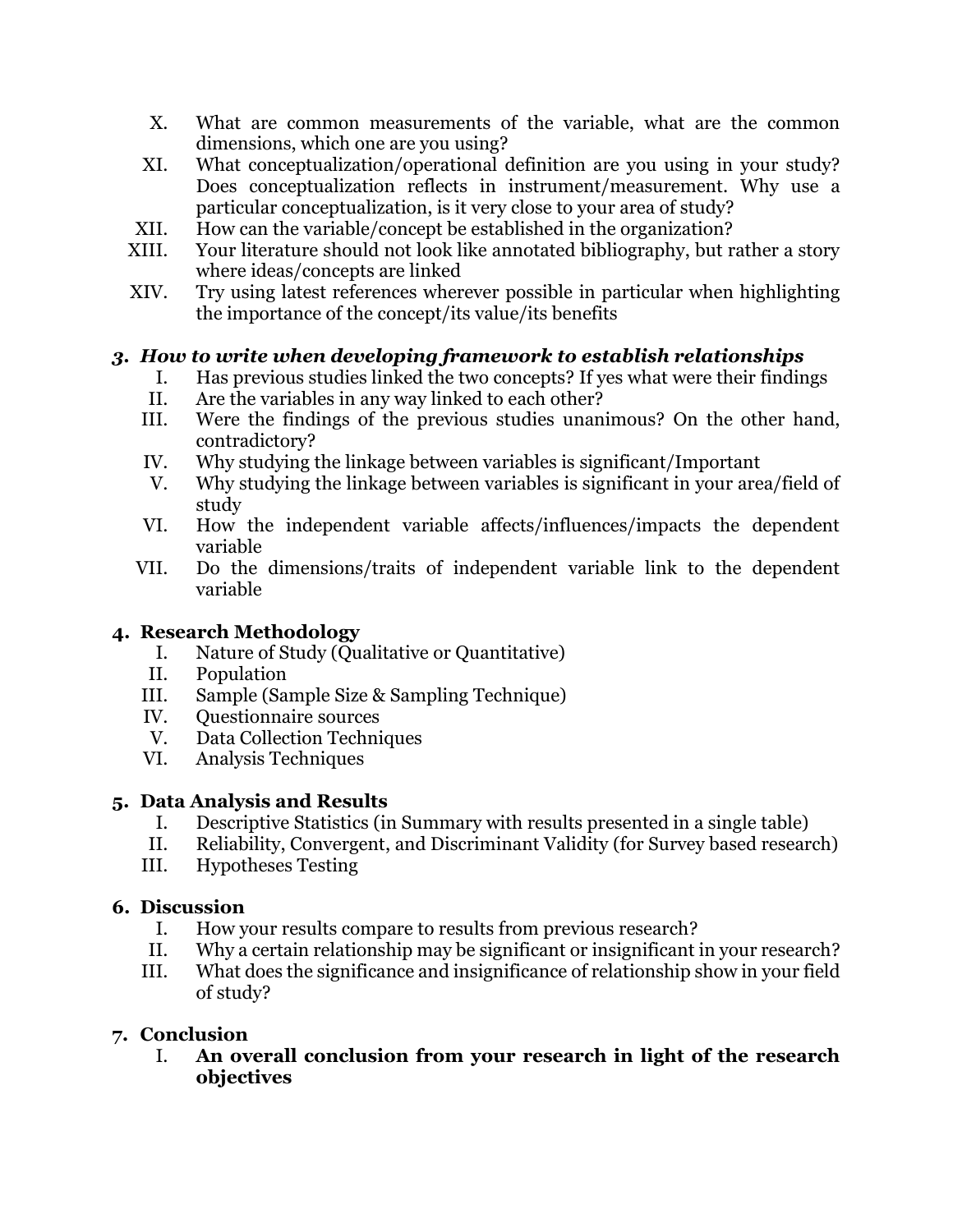#### **8. Limitations**

- I. What are the limitations of your research in terms of sample, data collection, measurement, and analysis?
- II. Are there any conceptual limitations?

#### **9. Future Research Directions**

- I. What would you recommend for future research to do related to your study, how can they take your study forward?
- II. Would you recommend adding any variables to the model you propose in future?
- III. Would you like future research to change the conceptual scope?
- IV. Any changes or recommendations to analytical techniques?

### **10. Implications**

- I. How can your research benefit at individual, management, and organizational level?
- II. What are the policy implications of your study?